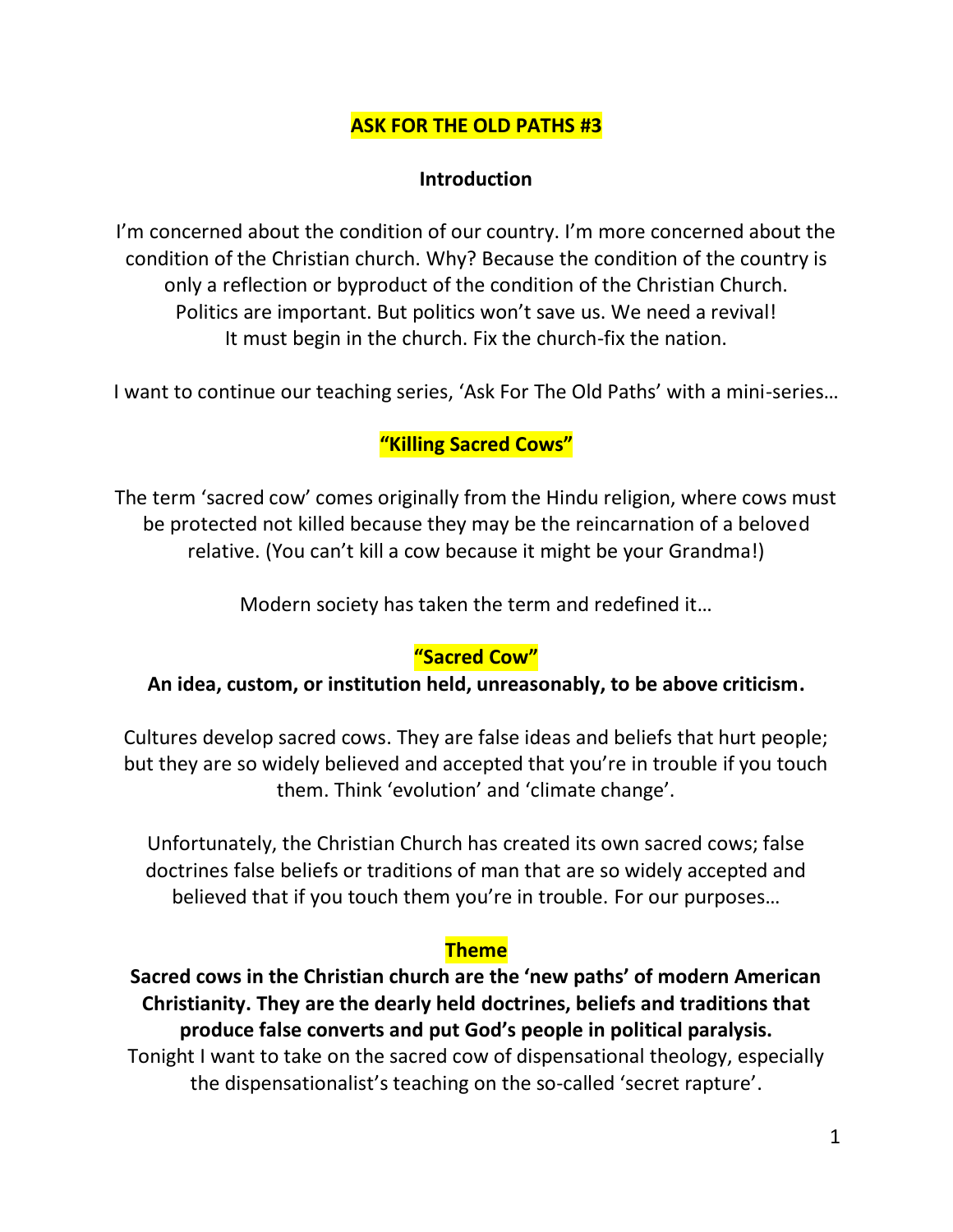I call it a sacred cow because it's held so dear by a majority of American Christians who don't realize that it's one of the reasons we lost the last election and our culture is in a mess. But I want to begin by giving you a biblical basis for why killing sacred cows is a key to revival.

## **I. The Biblical Basis For Killing Sacred Cows**

# **A. The Story of Gideon's Army: A Prophetic Model For America**

1. I believe that God is raising up a "Gideon's Army', a remnant of Biblebelieving overcomers who can turn the tide in a backslidden nation.

2. God sent the badly outnumbered Gideon into battle to win one of the greatest victories in the Bible; but before the battle God told Gideon there was something he had to do…kill a sacred cow.

3. In Judges 6, the Angel of the Lord appears to Gideon calling him a 'mighty man of valor' and commissioning him to go to war with the Midianites.

# **Judges 6:12-13**

**And the Angel of the Lord appeared to him, and said to him, "The Lord is with you, you mighty man of valor!" Gideon said to Him, "O my lord, if the Lord is with us, why then has all this happened to us? And where are all His miracles which our fathers told us about, saying, 'Did not the Lord bring us up from Egypt?' But now the Lord has forsaken us and delivered us into the hands of the Midianites."**

4. The Angel assures him that God is with him. So Gideon agrees to go. But before he can go to battle, first…DON'T MISS THIS…Gideon will have to kill his father's sacred cow!

## **Judges 6:25-26**

**Now it came to pass the same night that the Lord said to him, "Take your father's young bull, the second bull of seven years old, and tear down the altar of Baal that your father has, and cut down the wooden image that is beside it; and build an altar to the Lord your God on top of this rock in the proper arrangement, and take the second bull and offer a burnt sacrifice with the wood of the image which you shall cut down."**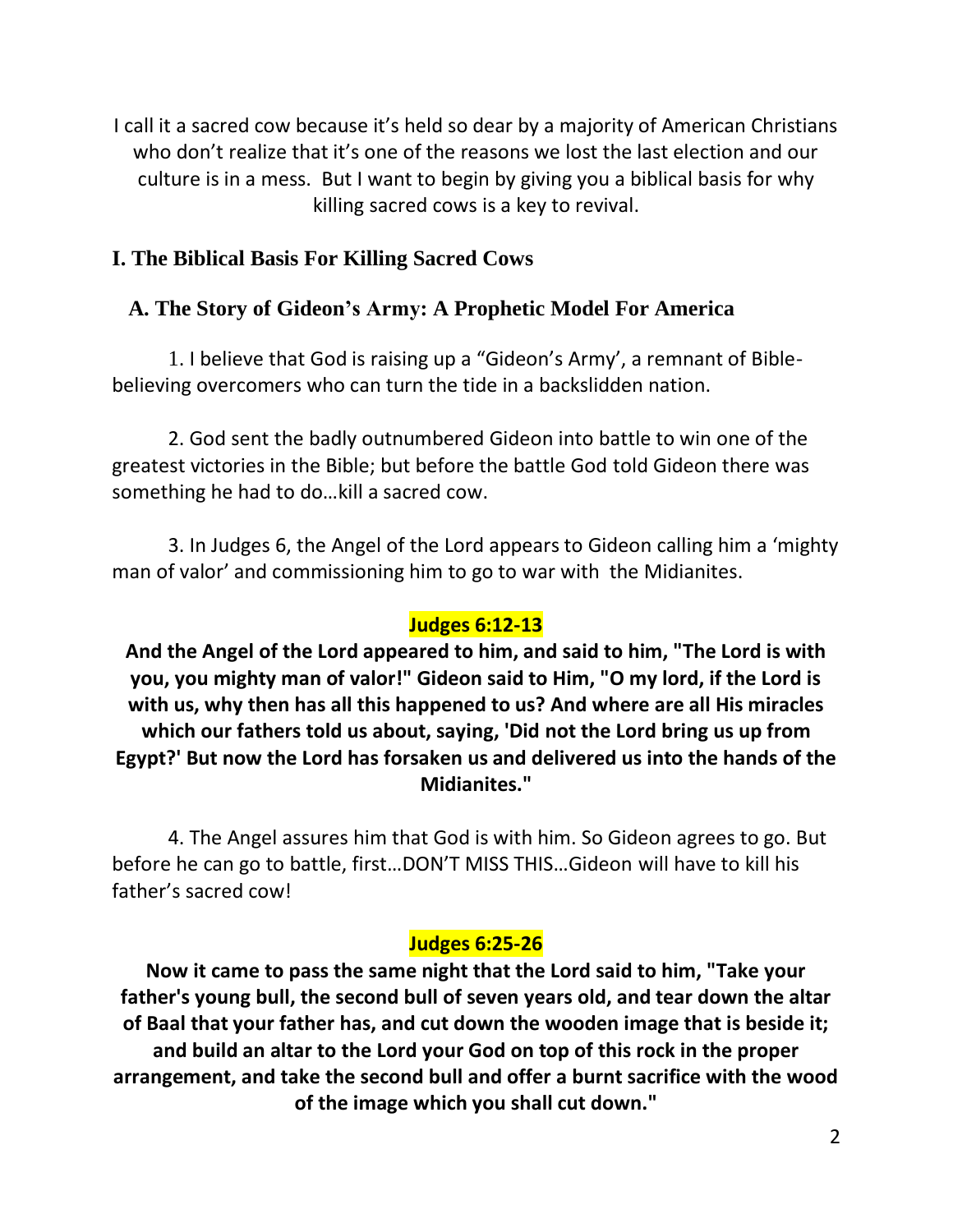# **Judges 6:27**

# **So Gideon took ten men from among his servants and did as the Lord had said to him. But because he feared his father's household and the men of the city too much to do it by day, he did it by night.**

5. The next morning the men of the city were very angry at Gideon for killing his father's sacred cow and tearing down his altar. (I'll skip the rest but here are the scriptures on it…)

**Judges 6:28-29**

**And when the men of the city arose early in the morning, there was the altar of Baal, torn down; and the wooden image that was beside it was cut down, and the second bull was being offered on the altar which had been built. So they said to one another, "Who has done this thing?" And when they had inquired and asked, they said, "Gideon the son of Joash has done this thing."**

#### **Judges 6:30-31**

**Then the men of the city said to Joash, "Bring out your son, that he may die, because he has torn down the altar of Baal, and because he has cut down the wooden image that was beside it." But Joash said to all who stood against him, "Would you plead for Baal? Would you save him? Let the one who would plead for him be put to death by morning! If he is a god, let him plead for himself, because his altar has been torn down!"** 

6. The bottom line is that Gideon is a model for our modern day. Before God can use us to take back our country we're going to have to kill some sacred cows!

#### **II. Dispensational Theology and the Secret Rapture**

## **A. My Testimony About The Rapture**

1. We were saved in 1971 and baptized in a Southern Baptist church..

2. I was reading my Bible every day but everybody in the church was reading a book about the end-times called, **"The Late Great Planet Earth" by Hal Lindsey.** So I read it too.

3. The book was based on a Dispensational view of the scripture that predicted the decline of the church, the rise of the Antichrist and a worldwide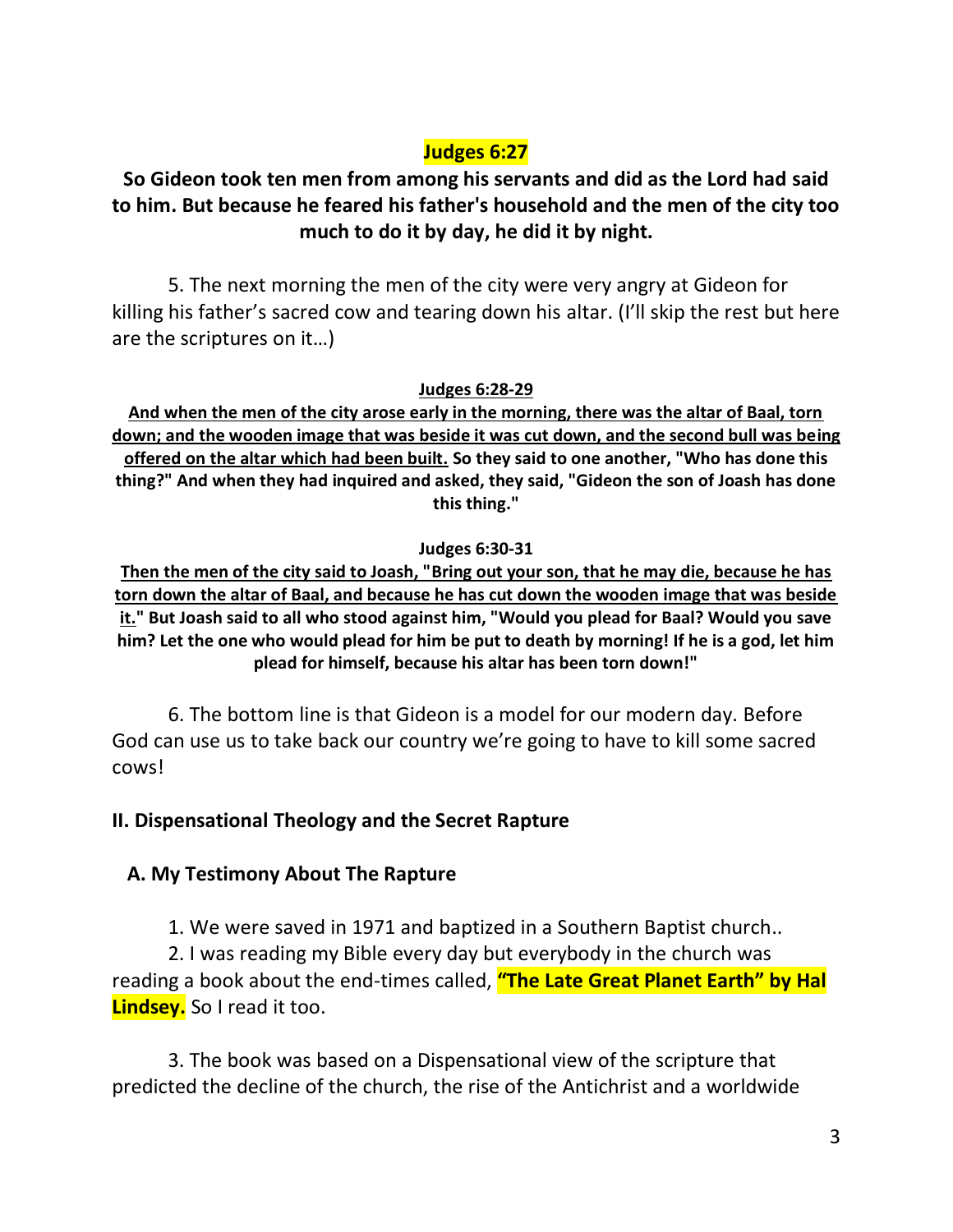'Great Tribulation'*; but it was popular with the people because it predicted a 'rapture' or 'catching away' of the Church that would rescue God's people before things got too bad.*

4. **The Late Great Planet Earth was a smash hit, the best-selling non-fiction book of the 1970' at 15 million, with 28 million copies by sold by 1990. He went on to write 35 more books on biblical prophecy.**

**a. Hal Lindsey, who has been married 4 times, is now 91 years old and has a personal net worth estimated at \$45 million.**

b. Prophecy pays. As he said once in an interview:

## **Hal Lindsey The future is big business.**

c. **There's only one problem: not one of his prophecies have ever been fulfilled!** He predicted the Rapture would occur in 1988. Further false predictions followed in book after book. One Amazon book reviewer said this…

#### **Amazon Book Review**

**Every 3 years Hal Lindsay writes a new book telling how the world will end in 5 years. Each subsequent book explains how he WASN'T wrong in the previous book and the that the world really will end in 5 years. . . . He has followed this pattern for 30 years. So how he is acknowledged as "the fore-most authority on Biblical prophecy in the world today."?**

I'm an electrician. If I had been doing my job POORLY and WRONG for 30 years I doubt I would be "the foremost authority". In fact, I dare say I would have ceased to make a living in my chosen profession in the first 10 years.

5. I am not trying to dis Hal Lindsey-I am trying to dis his doctrine; as a young Christian, I loved his first book. I bought many copies to give to friends and co-workers; but over the years, as I continued to study the Bible. And then…

#### **B. A Funny Thing Happened On My Way To The Rapture**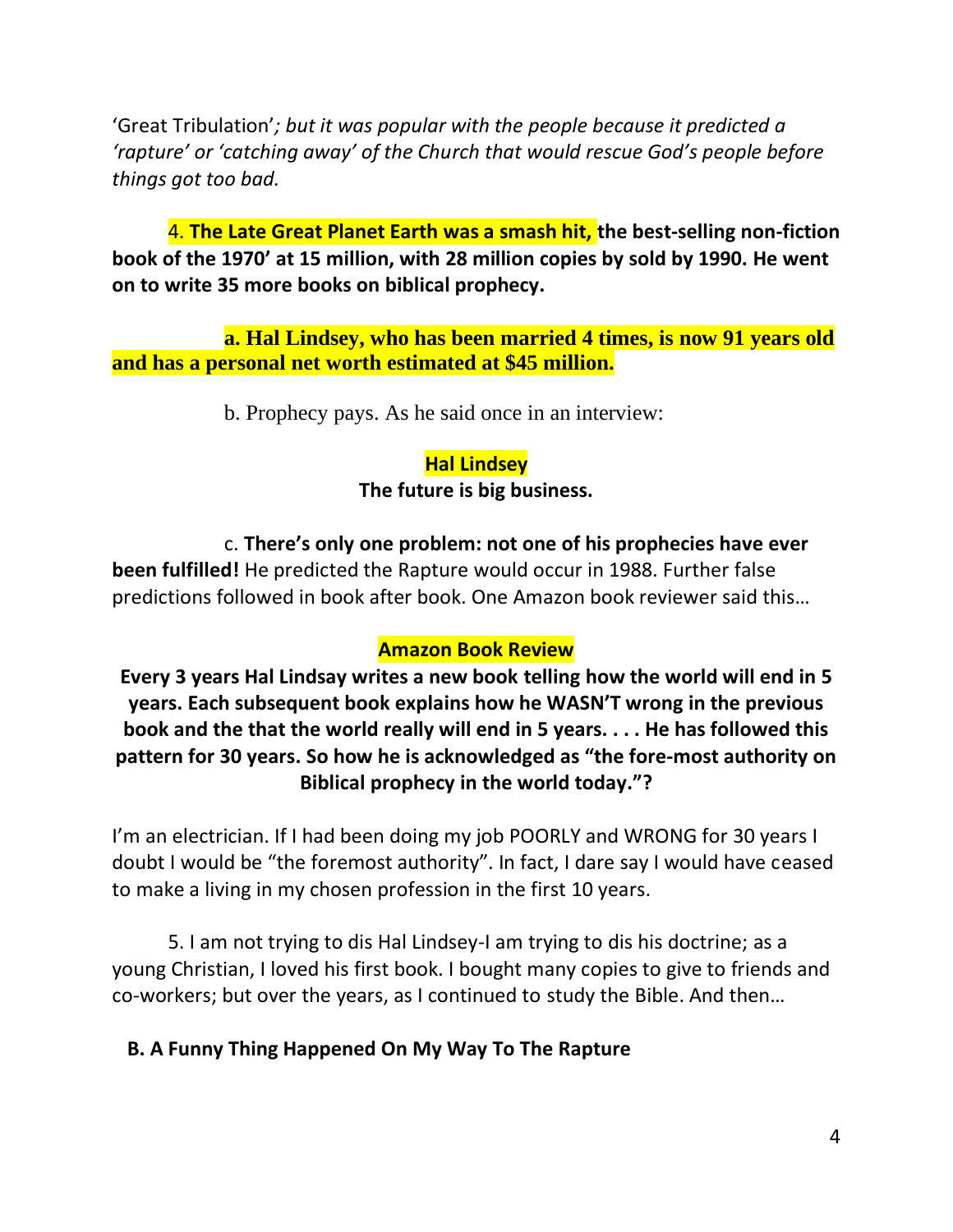1. Unlike many laymen, I was reading my Bible every day. And what I read in the Bible just didn't match up with Lindsey's book. I began to THINK!

# **Bertrand Russell (not a Christian) Most Christians would rather die than think. In fact, they do.**

2. Christians consume prophecy books to let other men do their thinking for them when they ought to be reading their Bibles. It took me 10 years kill the sacred cow and be delivered from the defeatist doctrine of the 'secret rapture'.

3. So let me now offer you…

## **7 Reasons to Rupture the Rapture**

- **It has no historical foundation**
	- **It has no basis in scripture**
- **It obsesses over the 2nd Coming (something Jesus forbade us to do)**
	- **It is a sign that simply cannot occur**
		- **It dishonors the Holy Spirit**
		- **It promotes a spirit of defeatism**
- **It produces political paralysis and demotivates Christians from engaging in cultural transformation**

**III. 7 Reasons To Rupture the Rapture**

## **A. The Doctrine of a Secret Rapture is a 'New Path'; It Has No Historical Foundation**

1. The doctrine of the 'secret rapture (and all the other dispensationalist doctrines) are 'new paths' that got the Christian church off course.

- a. They were never heard of in the first 1800 years of church history!
- b. Here is something from a secular source…

#### **Wikipedia**

**The idea of a rapture as it is currently defined is not found in historic Christianity but is a relatively recent doctrine of Evangelical Protestantism. The term is most frequently used among Evangelical Protestant theologians in the United States.**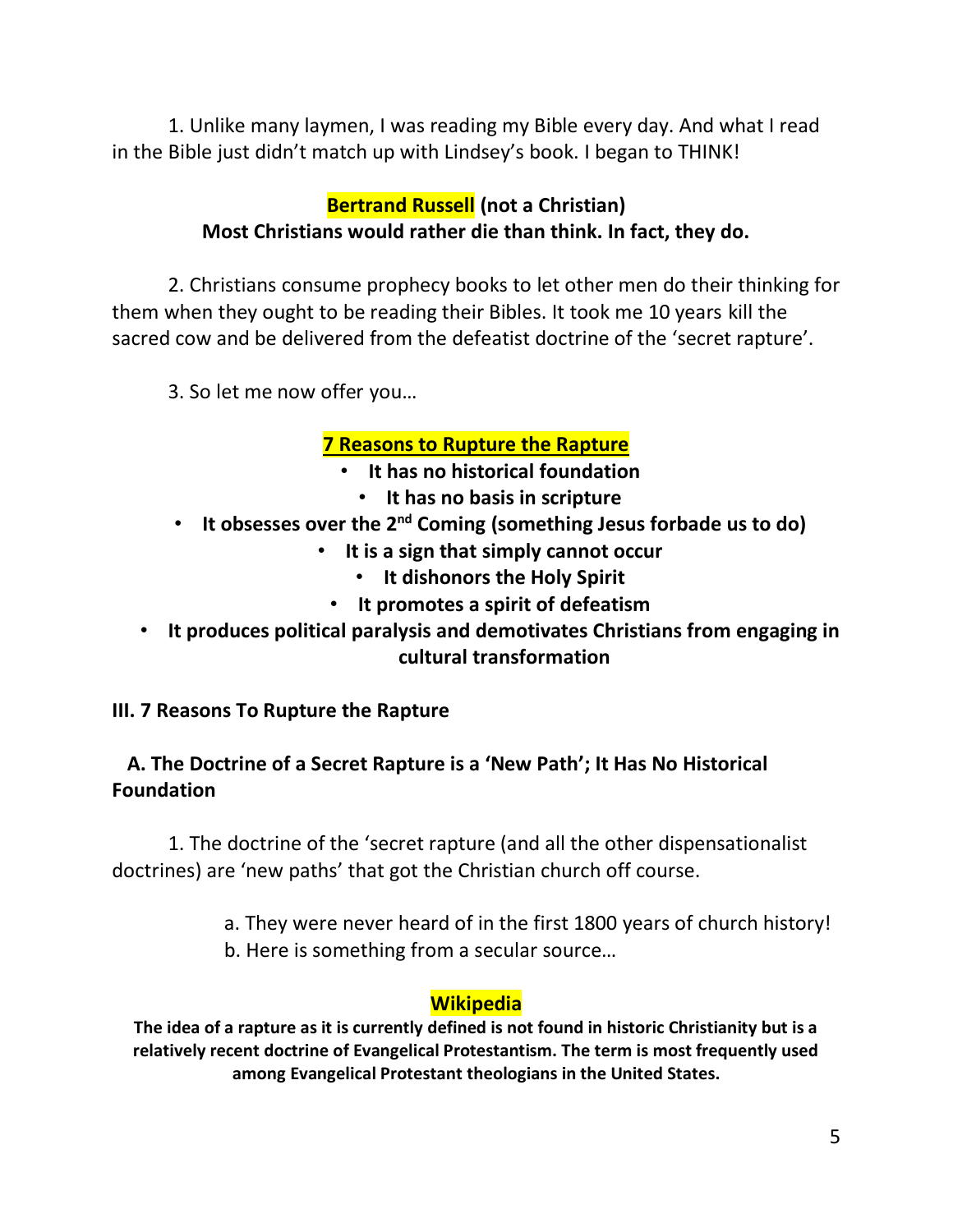2. In his book "Examining The Pre-Wrath Rapture of the Church", Messianic Jewish Pastor Marvin Rosenthal tells us…

#### **Marvin Rosenthal**

**As an established view, it can be traced back to J.N. Darby and the Plymouth Brethren in 1830. Some scholars trace its origin back two years earlier to a 20 year old visionary woman named Margaret MacDonald who went into trances and announced there would be a pre-tribulation rapture of the Church.**

3. It's hard to believe that something no one ever heard of has become the prevailing end-time belief of modern American Christians today.

## **H.A. Ironside**

**The secret rapture of the Church is scarcely to be found in a single book or sermon 1800 years of church history. If any doubt this statement, let them search the remarks of the Fathers, the theological treatises of the scholastic Divines, Roman Catholic writers, the literature of the Reformation, the sermons and expositions of the Puritans, and the general theological works of the day. The doctrine of the secret rapture is conspicuous by its absence.**

a. In his book "Last Days Madness", Gary DeMar sums it up…

## **Gary DeMar**

## **The doctrine of the 'rapture' is nowhere to be found in the writings of any Christian writer until the 19th century.**

4. Ask yourself this question: Can you name any major doctrine, teaching, or belief that was not discovered during the first 1800 years of church history? Of course not!

5. The discovery of so-called 'new truth' is how cults are created! Most of the major Christian cults confounding us today, like Mormonism, Christian Science and Jehovah's Witnesses, were 'new revelations' of Christ never heard before!

## **B. Second: The Doctrine of a Secret Rapture Has No Basis In Scripture**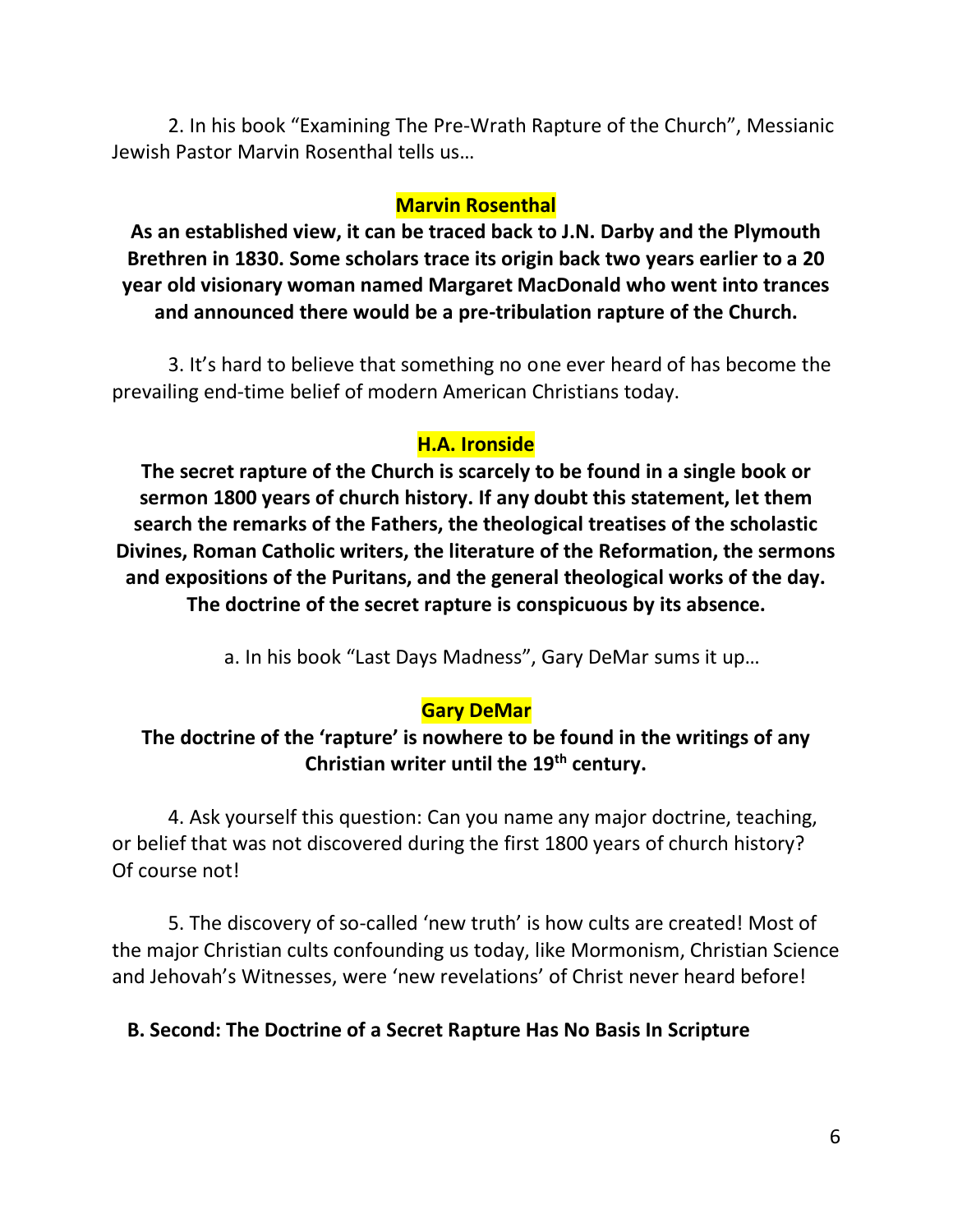1. There is not one single verse in the Bible that teaches a secret rapture or a 'catching away' of the Church prior to the final judgment!

2. The verse cited most often comes close is found in Paul's first epistle to the church at Thessalonica where they were concerned about the resurrection of Christians who had died.

#### **1 Thessalonians 4:15-16**

**For this we say to you by the word of the Lord, that we who are alive and remain until the coming of the Lord will by no means precede those who are asleep. For the Lord Himself will descend from heaven with a shout, with the voice of an archangel, and with the trumpet of God. And the dead in Christ will rise first.**

### **1 Thessalonians 4:17-18**

**Then we who are alive and remain shall be caught up together with them in the clouds to meet the Lord in the air. And thus we shall always be with the Lord. Therefore comfort one another with these words.**

3. The problem for the rapturists is that this verse refers to the second coming of Christ before the final judgment; there is nothing here to support a belief in a 'secret' rapture! Notice that the Lord's coming is anything but secret!

#### **3 Very Audible Sounds (v.16)**

**The Lord is will descend from heaven with a shout. Accompanied by 'the voice of an archangel' And the blowing of the 'the trumpet of God'**

a. If the coming of Christ is a 'secret' coming, why would there be so much noise?

b. But some may object, "But only the SAINTS will hear all this."

4. Okay. But what about this verse?

**Revelation 1:7**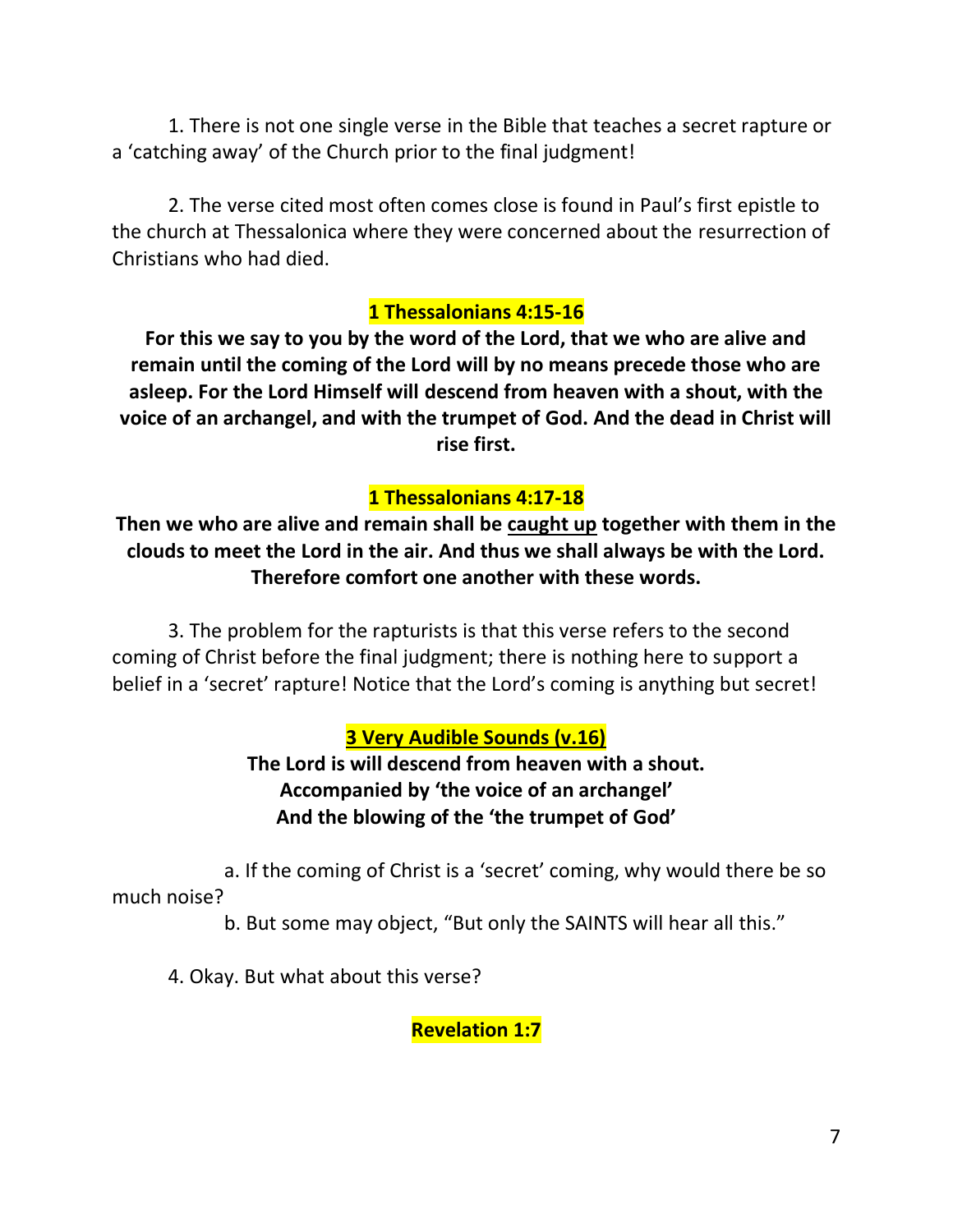## **Behold, He is coming in the clouds, and every eye will see Him, even they who pierced Him. And all the tribes of the earth will mourn because of Him. Even so, Amen.**

a. Again, this verse does not about a 'secret' rapture, a coming only experienced by the saints; this is the  $2^{nd}$  coming of Christ!

b. Every eye will SEE Him (every eye means EVERY EYE)

c. The secret rapture teachers tell us only Christians will experience it and that it occurs before the Tribulation and before the great conversion of the Jews; but NO-'even those who 'pierced' Him refers to the Jews!

5. Everybody knows Christ came once and He is coming again. But the 'secret rapture' teachers have invented 'middle coming' which doesn't exist! There is only ONE '2<sup>nd</sup> Coming'.

a. This is same event Paul wrote about in his first letter to the Church at Corinth…

### **1 Corinthians 15:51-52**

**Behold, I tell you a mystery: We shall not all sleep, but we shall all be changed — in a moment, in the twinkling of an eye,** *at the last trumpet***. For the trumpet will sound, and the dead will be raised incorruptible, and we shall be changed.**

6. I've had some still want to argue. But the truth is that Dispensationalists have to really twist the scriptures to turn the 2<sup>nd</sup> coming into a 'secret rapture'.

### **C. Third: The 'Secret Rapture' Promotes an Obsession With the 2nd Coming; Something Jesus Forbade**

1. An obsession with the  $2^{nd}$  coming clearly contradicts the teaching of Jesus found in Acts 1, after the resurrection…

#### **Acts 1:4-8**

**And being assembled together with them, He commanded them not to depart from Jerusalem, but to wait for the Promise of the Father, "which," He said, "you have heard from Me; 5 for John truly baptized with water, but you shall be baptized with the Holy Spirit not many days from now."**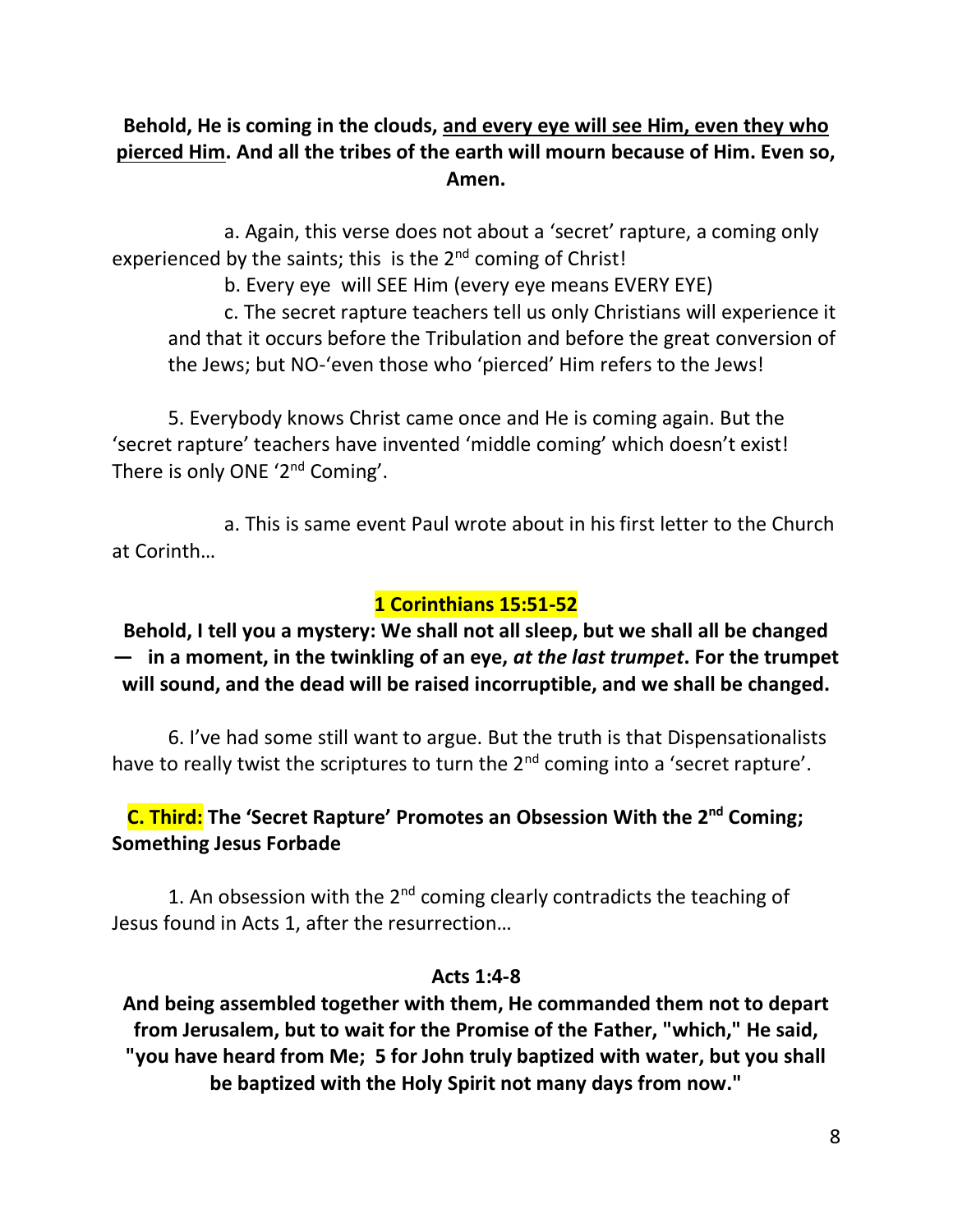## **Acts 1:6-8**

**Therefore, when they had come together, they asked Him, saying, "Lord, will You at this time restore the kingdom to Israel?" And He said to them, "It is not for you to know times or seasons which the Father has put in His own authority. But you shall receive power when the Holy Spirit has come upon you; and you shall be witnesses to Me in Jerusalem, and in all Judea and Samaria, and to the end of the earth."**

2. Jesus has already commanded them to fulfil the 'Great Commission'; to disciple the nations; but all they want to talk about is the 2<sup>nd</sup> coming. But Jesus says, "Don't do that!"

- The timing of the  $2^{nd}$  coming is NOT FOR YOU TO KNOW
- Instead, be filled with the Holy Spirit and be My witnesses in this world

3. The modern American church has failed to do what Jesus told us to do and become obsessed with what He specifically told us not to do…become obsessed with figuring out when the end will come.

 4. How many multi-millions of dollars have been spent on Christian ministries and TV shows focusing on Bible prophecy about the timing of the rapture that could have been used to make disciples?

 5. Seeking a secret rapture has replaced making disciples; and we are all the worse for it.

#### **D. The Secret Rapture is a 'Sign' That Simply Cannot Occur**

1. According to the 'Secret Rapture' teachers, the Church can disappear from the earth at any moment; all non-believers will be 'left behind'.

2. The Rapture fanatics tell us that the mysterious disappearance of millions of earthlings will serve as a sign to all unbelievers that they need to be saved.

3. But this is a 'sign' that can simply never occur!!! Jesus said so.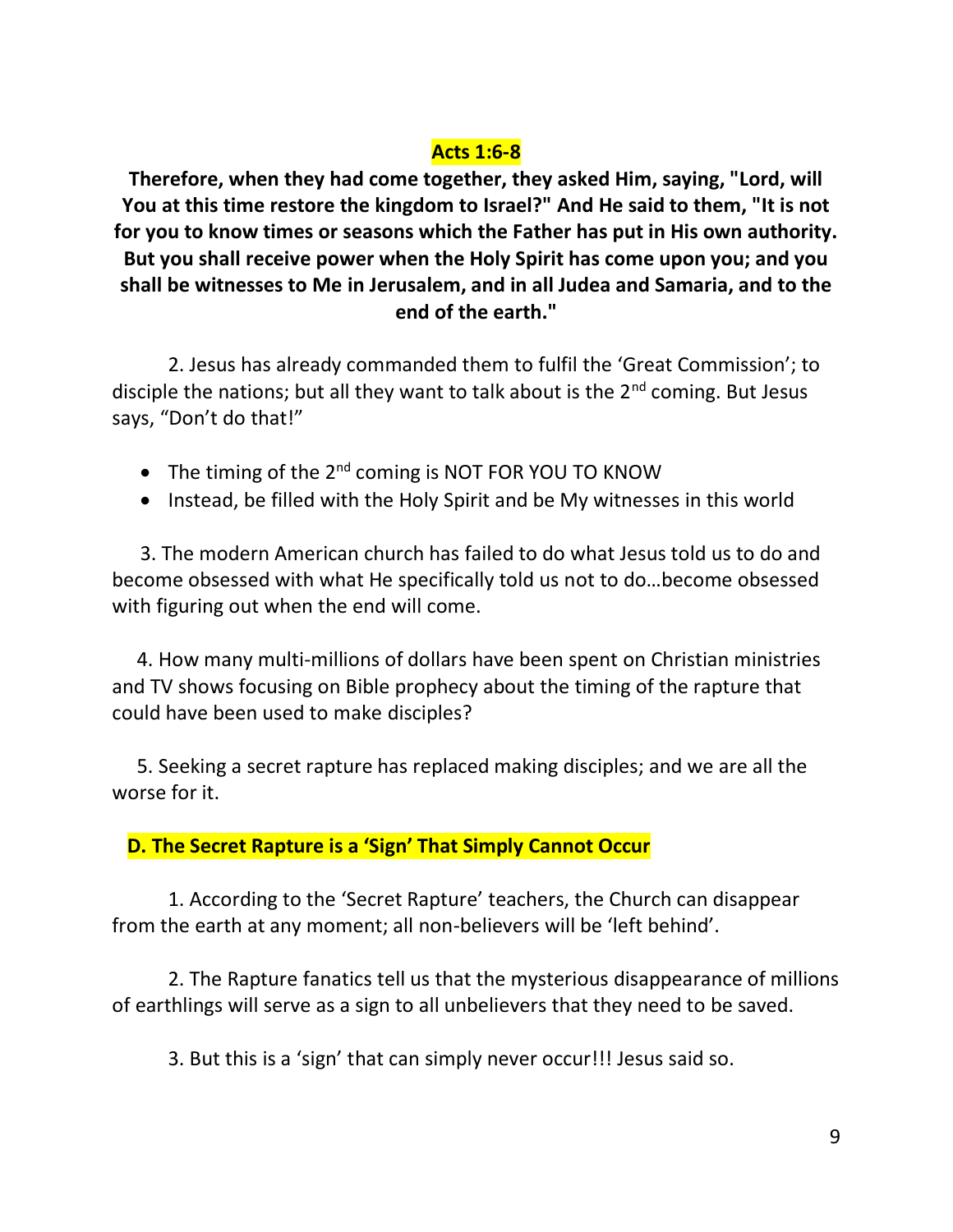#### **Matthew 12:38-40**

**Then some of the scribes and Pharisees answered, saying, "Teacher, we want to see a sign from You." But He answered and said to them, "An evil and adulterous generation seeks after a sign, and** *no sign will be given to it except the sign of the prophet Jonah***. For as Jonah was three days and three nights in the belly of the great fish, so will the Son of Man be three days and three nights in the heart of the earth.**

4. Notice: It is an evil and adulterous generation that seeks after a sign. But NO SIGN will be given save one; the 'sign of the prophet Jonah'. What is that? Just as Jonah was 3 days in the belly of the fish so Jesus would be 3 days and 3 nights in the belly of the earth and He would be raised just as Jonah was raised.

5. The ONLY sign God will give any generation is the death, burial and resurrection of Jesus as the only way of salvation!

6. A 'secret rapture', where millions of Christians disappear from the planet as a sign of warning to unbelievers is a sign that can never possibly occur!

## **E. The Doctrine of a Secret Rapture Dishonors the Ministry of the Holy Spirit**

1. Dispensationalists tell us the Old Testament is about the ministry of the Father; the Gospels are about the ministry of the Son; and after the resurrection it's about the ministry of the Holy Spirit.

a. So the Father didn't fail; the Son didn't fail; but if the Church is defeated in time and history, it means that the ministry of the Holy Spirit will fail. Unthinkable!

2. The rapturists do not believe that the ministry of the Holy Spirit, working through the Church, can defeat the darkness of this present age. Victory can only come through the personal presence of the Lord Jesus! What a dishonor to the power of the Holy Spirit!

3. Besides that, if the Church is suddenly removed from the world, where will the Holy Spirit do His work?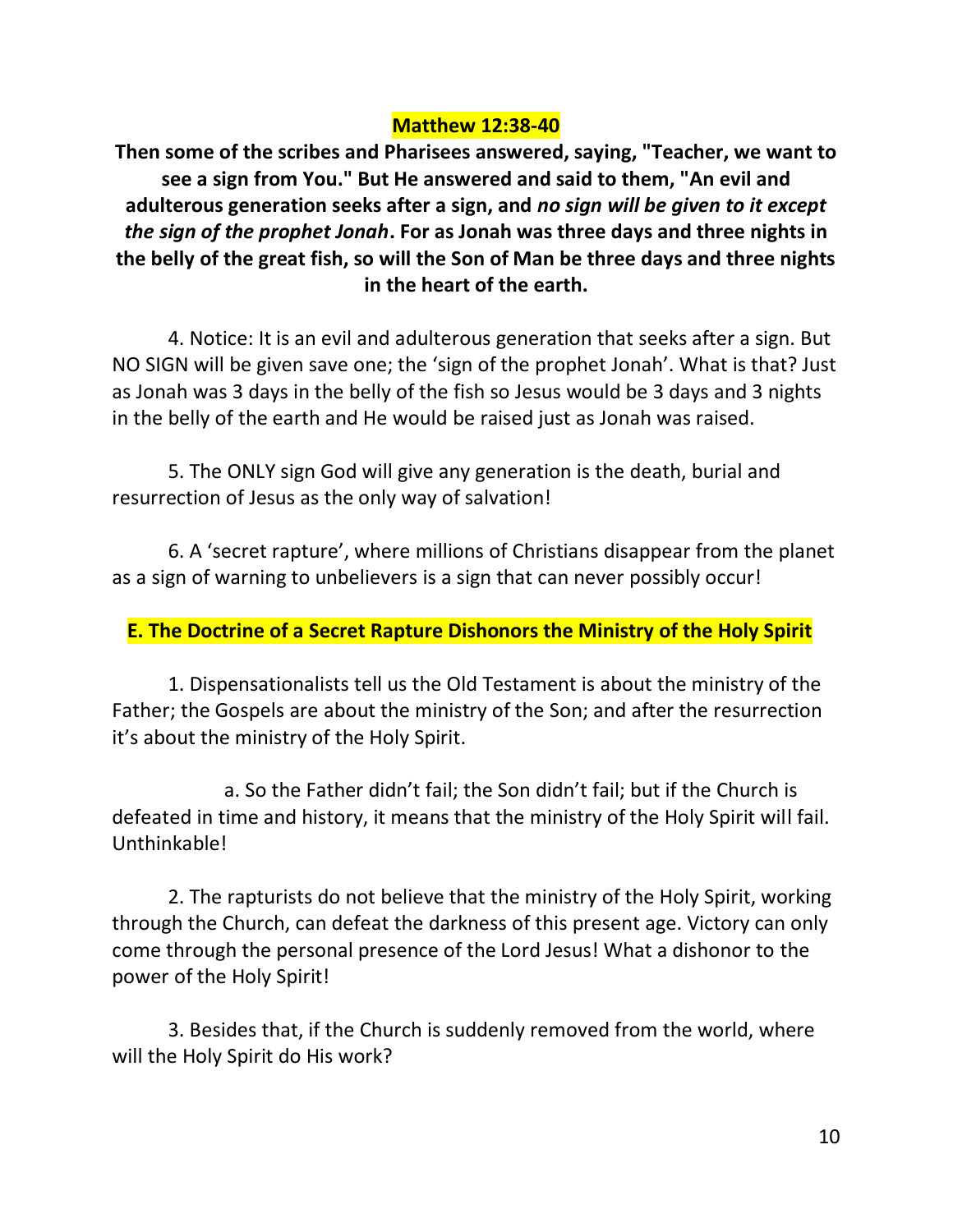#### **Jamieson, Fausset, and Brown Commentary**

# **If Christ's servants be secretly caught up (as some think) before the judgments upon the earth, how shall the Gospel be preached up to the end, as Jesus promised in Matthew 24:14?**

4. The rapturists tell us that after the rapture the Jews will come to Christ. But how can the Jews, who have not received Christ for 2000 years *with* the Holy Spirit inhabiting the saints possibly be converted to Christ in just 7 years *without*  the Holy Spirit who has departed the earth with the saints in a 'rapture'?

5. I will have to cover the last 2 points, which are the most important points, next week; but here's a preview.

#### **F. The Doctrine of the Secret Rapture Assumes the Defeat of the Church**

#### **David Chilton**

**A great obstacle has been an 'eschatology of defeat'. An eschatology is our 'doctrine of last things', our expectation of the future. And there is no question about the recent eschatology of many Christians: We have looked forward to failure. The world is regarded as a sinking ship.**

1. Those who cling to the Sacred Cow of a secret rapture assume that it's OK with God if the church goes out as a loser.

2. They think Christ can come back for a battered bride instead of a glorious church, without spot or wrinkle.

3. They are OK with escaping from the world instead of changing the world. Which is the  $7<sup>th</sup>$  and most serious result of this sacred cow...

 **G. Belief in an "Any Minute"/Secret Rapture Produces Political Paralysis and Any Attempt to Transform the Culture**

1. One of the reason we lose elections and see America failing is the millions of Christians who believe we can't (or even shouldn't) be politically involved.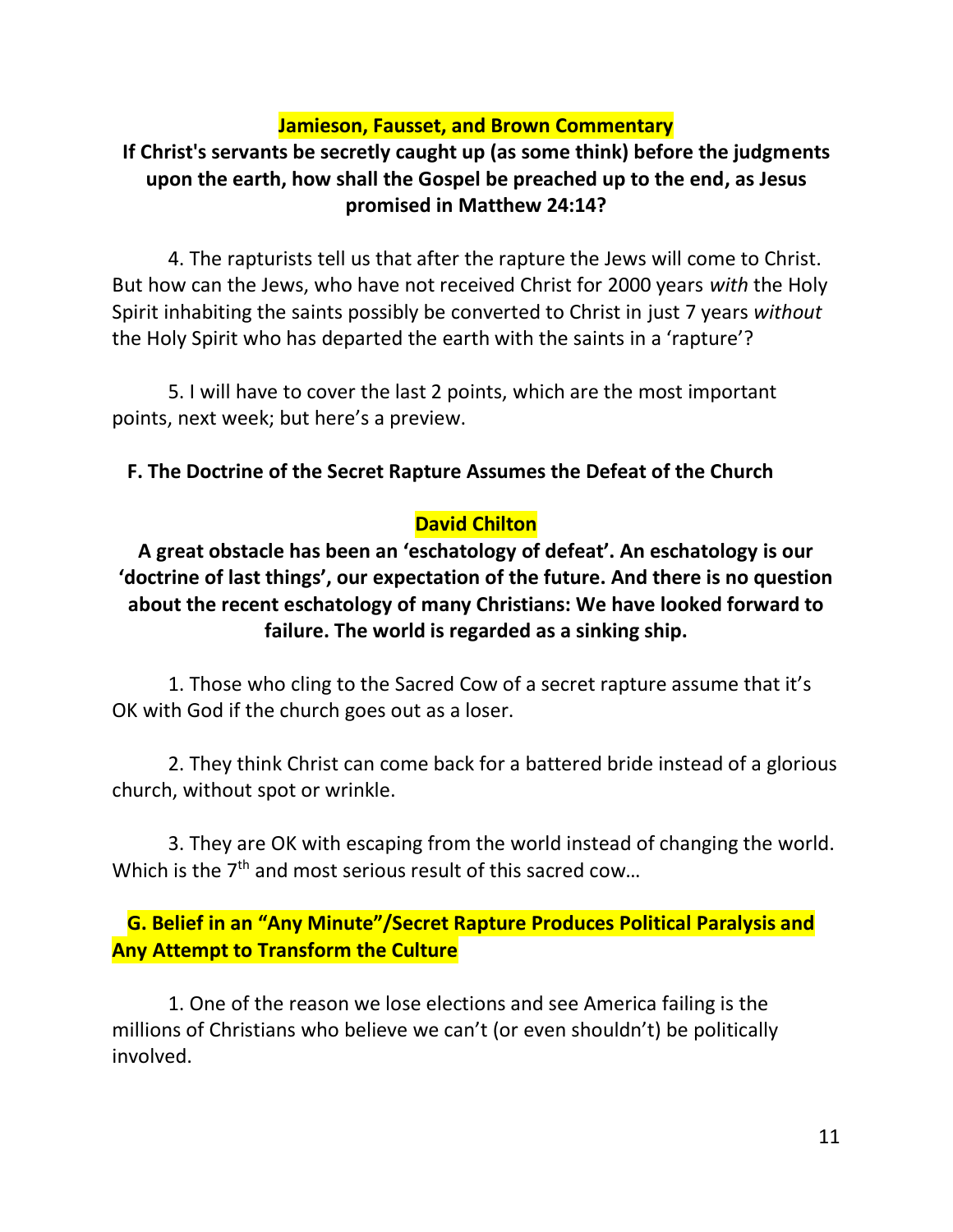### **Brandon Vallorani**

**The most dangerous element of dispensational theology is the belief that the world will soon come to an end and Christians will be raptured out of the mess they're in.** 

### **Brandon Vallorani**

**While Muslims, Liberals, and Socialists have a vision for the future, most Christians have been duped into believing that time is running out and there is nothing we can do about it. So it becomes a self-fulfilling prophecy. Christians have lost their vision for taking dominion and have been driven underground.**

2. To sum it up, the dispensationalists have constructed the sacred cow of a secret rapture taught nowhere in the Bible!

#### **IV. Close**

### **A. What DOES the Bible Teach?**

1. The Bible teaches there are 2 'comings' of Christ, not 3.

a. The secret rapture teaches something in between the  $1<sup>st</sup>$  and  $2<sup>nd</sup>$ coming; a 'secret' rapture exclusive to Christians.

2. The 'secret rapture' presupposes that the Church will be defeated. But David Chilton, in his book "Paradise Restored", tells us the truth…

## **David Chilton, Paradise Restored**

# **The Bible gives us an eschatology of dominion. It is a solid, confident, Biblebased assurance that before the second coming of Christ, the Gospel will be victorious throughout the whole world.**

3. The Christian camp is divided into 2 groups; and it's not Catholic and Protestant; not charismatic and non-charismatic; our division is really between optimists and pessimists.